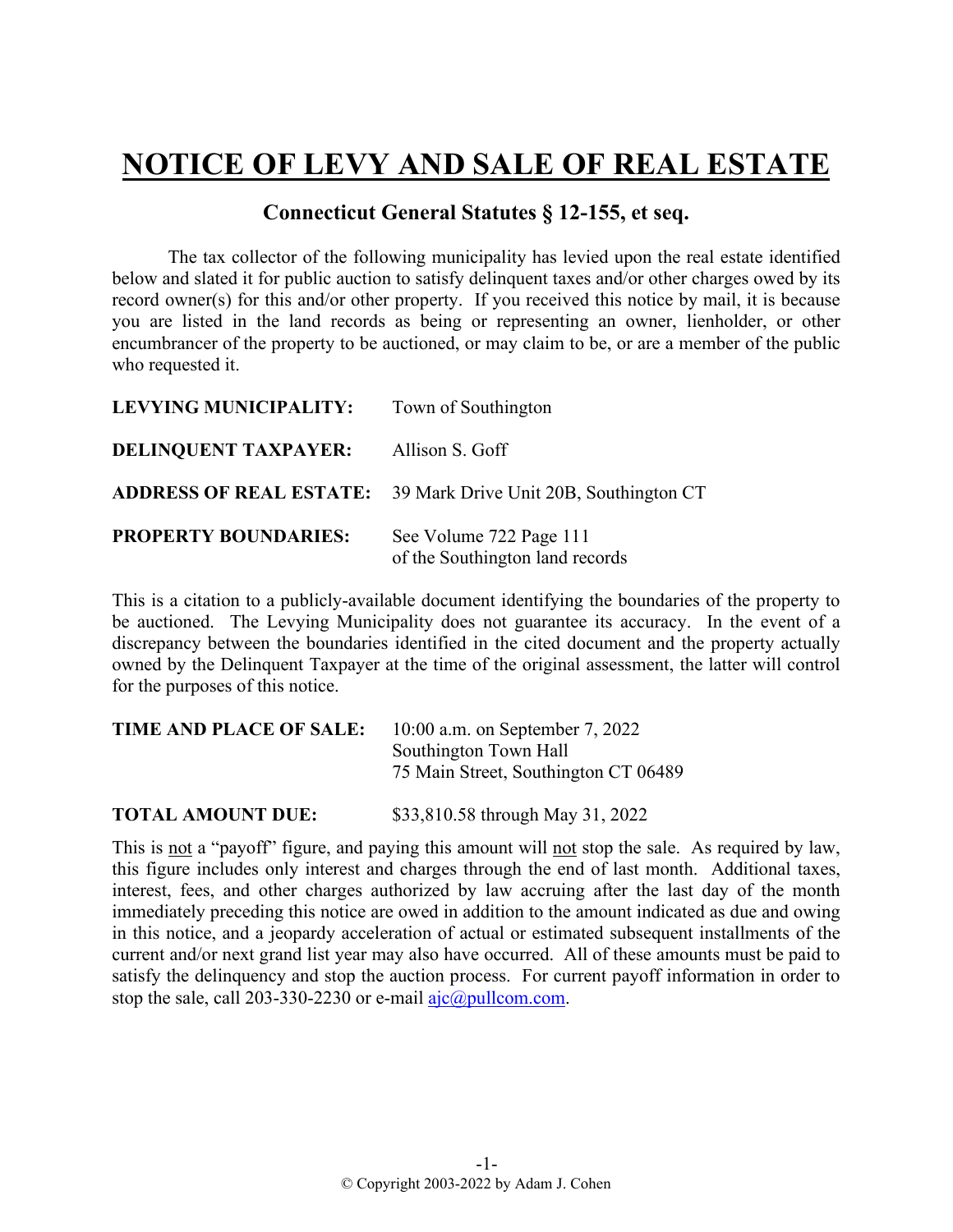**SURVIVING ENCUMBRANCES:** This property will be sold "free and clear" to the winning bidder subject only to: (1) taxes and water/sewer charges laid by the levying municipality which were not yet due and payable at the time of the levy, which is the date accompanying the signature on the first notice of this sale filed in the land records, except as are recovered from the sale; (2) the accrued taxes and water/sewer charges of any other governmental authority against this property; (3) any federal lien recorded until 30 days before the date which is six months after the auction date, except as extinguished pursuant to federal law; (4) easements, covenants and restrictions in favor of other parcels of land predating the time of the levy; (5) solely to the extent any of the delinquencies identified above was assessed on property other than the property to be sold, all encumbrances perfected before this notice was recorded; (6) interests exempt from levy and sale under the Constitution and laws of the United States; (7) the interest of any person or such person's predecessors in title for whom notice of the sale was not sent as required by law, and who had a right to such notice, and who did not in fact know of it within six months thereafter, until expiration of the limitation deadline in C.G.S. § 12-159b; (8) any monetary encumbrance recorded between June 10, 2022 and the date the first notice of this sale was filed in the land records, unless its holder is notified of the tax sale as required by law or in fact knew of it within six months thereafter; (9) any other interest not foreclosed by this tax sale procedure under state law; and (10) the effect of any federal, state, or local law and the restrictions and conditions in the tax sale notices and announced at the auction.

**PERSONS TO WHOM THIS NOTICE IS SENT:** The following persons are, or may claim to be, or may represent, the known holders of choate interests which will be affected by the sale. Absent payment in full before the auction or valid redemption within six months thereafter, the respective titles, mortgages, liens, restraints on alienation, and other encumbrances in this property in favor of all persons with actual or constructive notice thereof shall be extinguished.

| Allison S. Goff<br>39 Mark Drive, Unit 20B<br>Plantsville, CT 06479                                   | The Hospital of Central Connecticut at<br>New Britain General and Bradley Memorial<br>100 Grand Street<br>New Britain, CT 06050             | <b>Connecticut Attorney General</b><br>165 Capitol Avenue<br>Hartford, CT 06106   |
|-------------------------------------------------------------------------------------------------------|---------------------------------------------------------------------------------------------------------------------------------------------|-----------------------------------------------------------------------------------|
| Capital One Bank (USA), N.A.<br>4851 Cox Road<br>Glen Allen, VA 23060                                 | Mathew Wayne Condominium<br>Association, Inc.<br>c/o Edward R. Simpson, Reg. Agent<br>1783 Meriden-Waterbury Turnpike<br>Milldale, CT 06467 | Citibank, N.A.<br>701 East 60 <sup>th</sup> Street<br>North Sioux Falls, SD 57104 |
| State of Connecticut<br>Dept. of Revenue Services<br>450 Columbus Blvd, Suite 1<br>Hartford, CT 06103 | JPMorgan Chase Bank, N.A.<br>1111 Polaris Parkway<br>Columbus, OH 43240<br>successor to The Dime Savings<br><b>Bank of New York, FSB</b>    | Bendett & McHugh, P.C.<br>270 Farmington Ave, Suite 151<br>Farmington, CT 06032   |